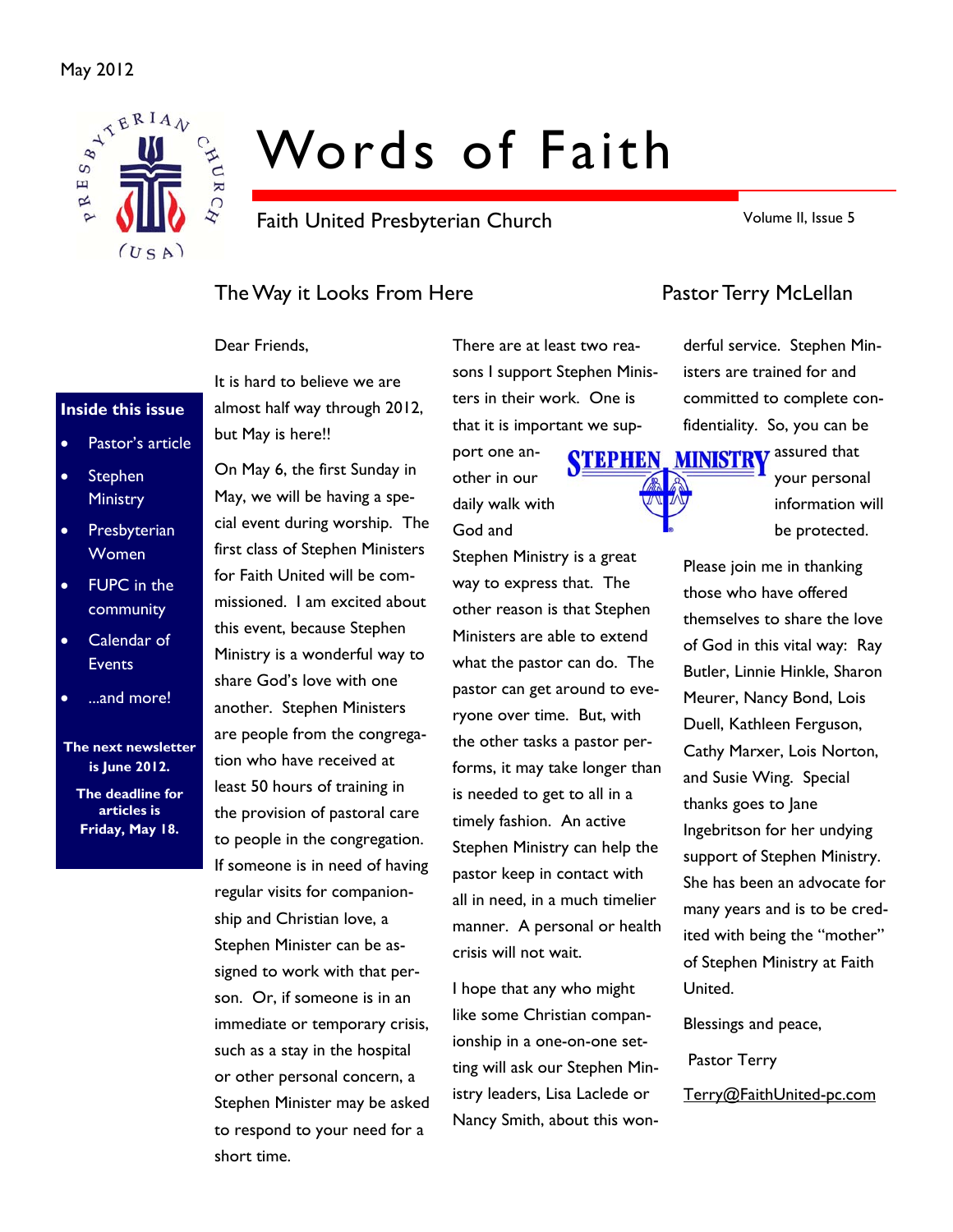## Page 2 Words of Faith

## **Caring Listeners Caring Listeners Jane Ingebritson**

Six new Caregivers will be commissioned on Sunday, May 6, during the worship service at Faith United Presbyterian. Their last required training module was on April 21: "Follow Me". This fulfilled the required fifty hours of training; the group will continue with more education and Supervision twice a month. The motto is "God is the Curegiver, Stephen

Ministers are the Caregivers."

How do I contact one of these Caring Listen-

ers to walk with me one hour a week for as long as needed? Call the church office, Pastor Terry or Stephen Leaders Nancy Smith and Lisa Laclede and they will help you. Everything about your situation will



remain confidential.

The new class members are Nancy Bond, Lois Duell,

Kathleen Ferguson, Cathy Marxer, Lois Norton, and Susie Wing. They will join Ray Butler, Linnie Hinkle, and Sharon Meurer in Supervision.

### Presbyterian Women Jeanne Sawyer, Publicity

As we conclude our year of study and fellowship, we want to thank the circle moderators and study leaders for their leadership and guidance. Thanks also to

those members who generously served as hostesses or in other capacities.

All women of the church are invited to a joyous celebration of our first year as Women of Faith United. Our Annual Birthday Dinner will be held on Tuesday, May 15 at 6:30 p.m., hosted by the Thursday morning cir-



cle. The evening will include election of officers for the coming year.

The Starboard Stitchers will meet on Tuesday, May 1 at 1:00 p.m., continuing their

stuffed animal project for the clinic at North Dallas Shared Ministries. Come to stitch or stuff and enjoy the fellowship.

The Tuesday Morning Luncheon circle will meet on May 8 at 10:30 a.m. Following bible study, they will enjoy lunch together at a local restaurant.

The Thursday morning circle will meet at 9:30 a.m. on May 10.

The Thursday evening circle will meet on May 17 at 7:00 p.m. at the home of Dottie Cogar.

The Annual Women's Conference at Mo-Ranch is scheduled for May 29-31 and June 1-3. Those interested in attending may contact Mary Marxer for details and registration.

The PW Coordinating Team will meet at 7:00 p.m. on Tuesday, May 1.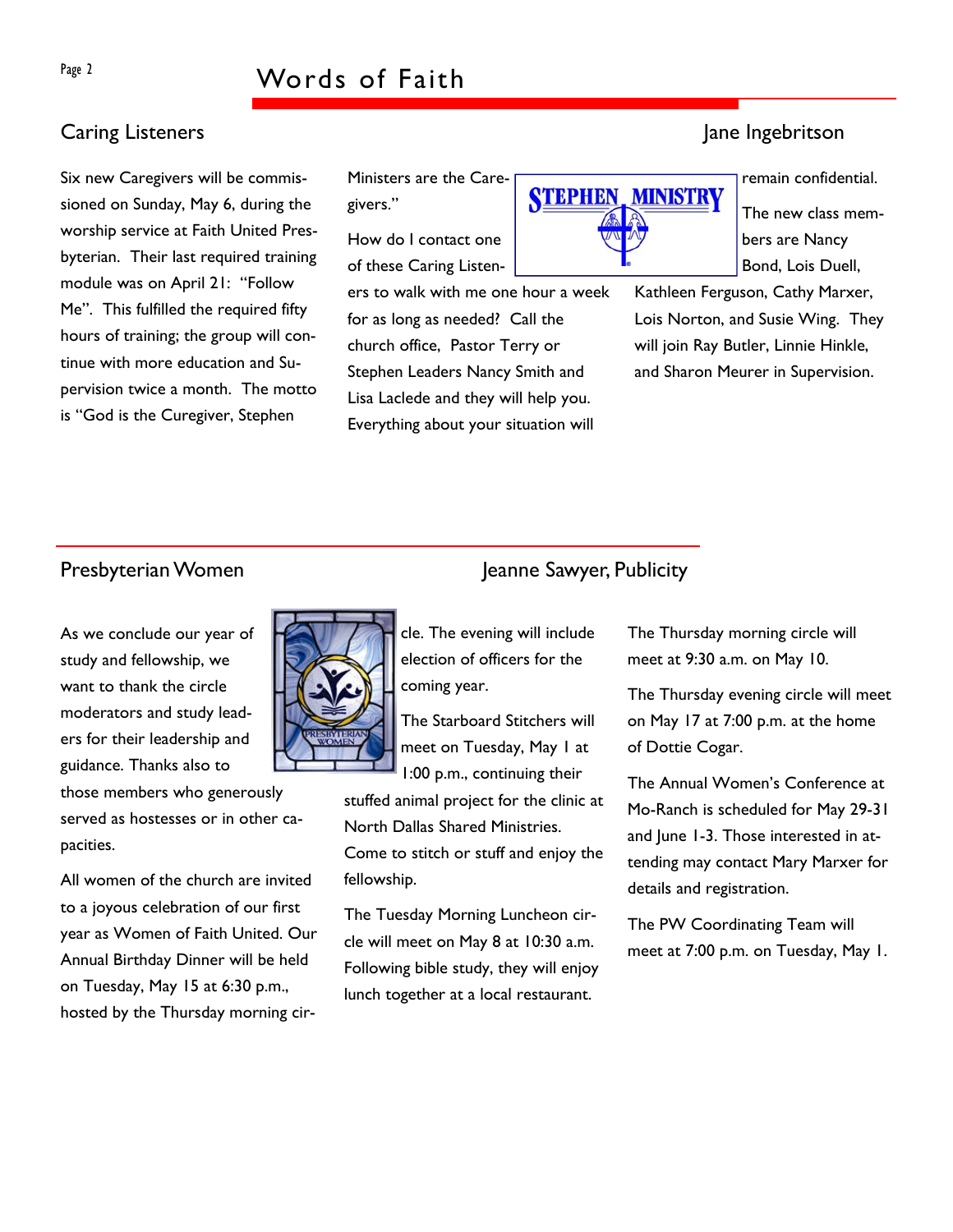### Word on the Street **Ann Walden**



The annual Humble Beginnings luncheon will be held at Union Station in downtown Dallas on Monday, 11 June. Tickets start at \$150 each. This years honoree is Texas Ranger man-

ager Ron Washington. Leading the Rangers to its first ever trip to the World Series in 2010 and again in 2011, Washington is entering his sixth season at the helm. A former major and minor league player himself, Washington has a compelling and moving personal story. You will be inspired by his grit and compassion.

Austin Street has three new faces: Amy Trail is the Director of Client Services. Amy has experience in educating others about those experiencing substance abuse and chronic disabilities. She will attain a rehabilitation counseling certification, chemical dependency counseling license as well as a Masters from UNT. Patton Chapman is the Director of Development. Patton is responsible for engaging new donor relationships. John Bruce is Retail Operations Manager. John will oversee operations of the Thrift Store, Unique Boutique, and Warehouse in addition to training clients in retailing.

Your monetary donations go a long way at ASC.

• \$9.67 is the cost of providing one night's shelter, clothing, food, hot shower and general care for one person

- \$125 will pay for the replacement of a worn out cot - contact patton.chapman@austinstreet.org or 214-428-4242
- \$259 pays for one to participate in the Work Readiness Program for one month
- \$500 provides utility usage for one day

**Easy Access is the newest program at ASC that provides** transportation to Parkland and the VA Hospital for the residents. The van also goes to The Bridge where clients can receive free legal aid, obtain ID cards, receive counsel and assistance from a licensed case worker. They also go to The Stew Pot where clients receive free dental and eye care.

There are many needs at the Shelter:

• cold meds, cough drops Tyenol, Asprin, Benadryl, back packs, toothbrushes, toothpaste, razors, deodorant

If you can help with any of these items, there is a container under the Shelter board for donations.

God Bless your faithfulness to the least of these.



### Session & Such

The Session will have a Called

Meeting once a month for the purpose of meeting and receiving prospective new members. This month's Called Meeting is scheduled for Sunday, May 13 at 10:15 a.m. They will meet in the Library/Resource Room across from the coffee/fellowship area.

The next stated session meeting is scheduled for Sunday, May 20 after worship.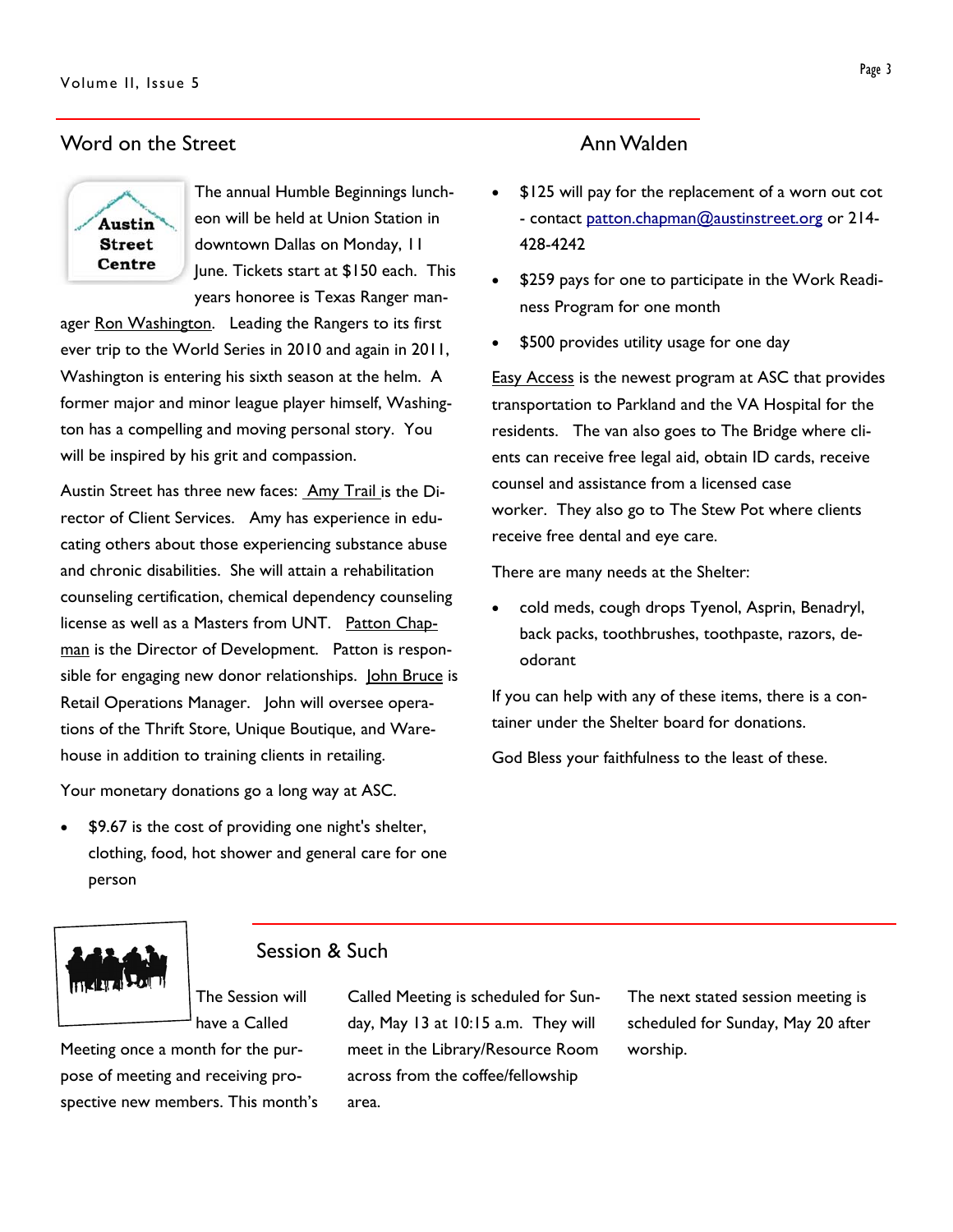## Page 4 Words of Faith

### Notes & News from the Pews

Susie Wing & Family



### **Thank you!**

Thank you for the cards, calls, and prayers at the passing of my mother, Kitty Lane. We appreciate the love, support, kindness, and caring from our church family at Faith United Presbyterian.

Please do not hesitate to call the church office if you have lost or found an item. We will keep items safe & secure until the rightful owner calls or comes by to claim them.



### **Austin Street Meal—May 7**

The May meal day will be Monday, May 7. Looking ahead, June's meal will be Monday, June 4. Please plan ahead for your food donation. The additional refrigerator for cold food storage is down the hall from the Fellowship Hall kitchen. Thank you for your faithfulness to the homeless.



From the editor **Brenda** Swindle

Thank you to the volunteers who help fold, label and mail the newsletter each month.

If you are wondering about your contribution envelopes for 2012, wonder no more. If you were not able to pick them up in January we now have them in the office area. Please call or come by the office during the week to pick them up.

Also, Membership Directories are here! They will be on tables near the office area. If you are unable to attend worship on Sundays you may come by the office during the

week to pick yours up. Please call the office to make other arrangements if you are unable to get to the church building.

 You may submit articles in writing to the church office or via email to

### Brenda@FaithUnited-pc.com

The next issue will be June 2012. The deadline for articles is Friday, 5/18. Please do not hesitate to contact the church office if you or your group has information to share.

*Next newsletter is June 2012. Deadline for articles, Friday, 5/18. Contact church office or Brenda Swindle via email to submit articles.*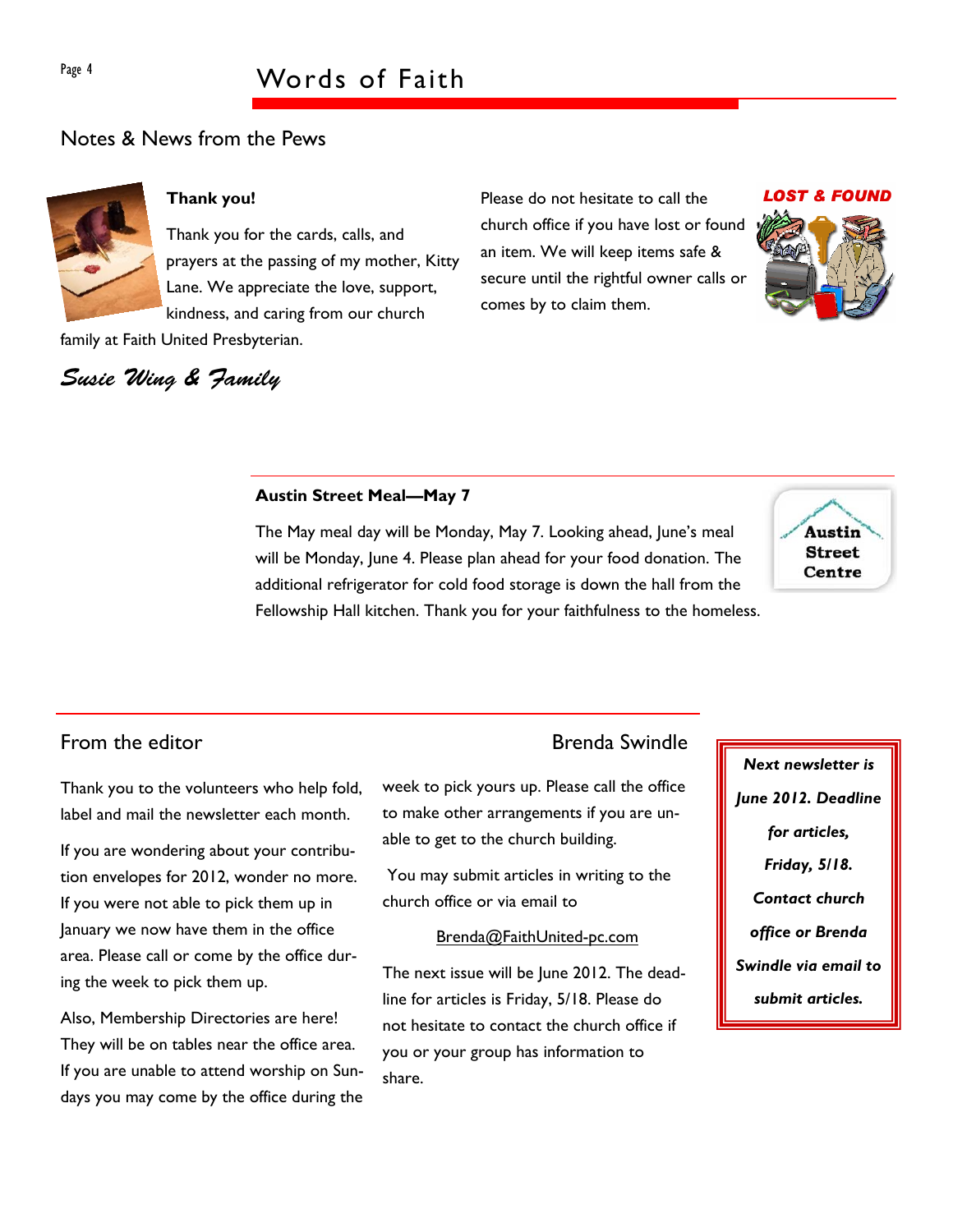### North Dallas Shared Ministries Lois Duell

The time for NDSM's 10<sup>th</sup> Annual Fund Raising Gala is fast approaching. This year it will be a night of Greek food and music. The date is Friday, May 18. The place is Holy Trinity



Greek Orthodox Church at Alpha and Hillcrest. The time is 7:15 for the dinner and the Greek festival singers and dancers. Tours of the church and the silent auction begin at 6:00 pm. Tickets are \$35 each. A sign up sheet and envelopes to send in reservations are in the narthex

(you can also sign up and pay on the NDSM website: ndsm.org). Even if you sign up on line, please register on the sign up sheet so I can reserve enough tables so we can sit together. Let's have a fantastic turn out from

Faith United and support this very worthy and efficient organization. I am really looking forward to the tour of the church, modeled after St. Sofia's Basilica in Istanbul Turkey.

### Memorial Garden

The Memorial Garden in the atrium area of the church was established to provide an opportunity for members to memorialize loved ones who have passed and to honor those living. The garden was created in 2007 with contributions from members and formally dedicated in October of 2008. In addition to beautifying the church property, it can be used for meditation, ceremonies, and the scattering of ashes. The garden was designed to allow for expansion of the wall with memorial plaques and there is space for more plants. In the near future, we hope to add another wall and put in a permanent pathway. Please contact Jeanne Sawyer if you are interested in a plaque, a planting or making a contribution.

### Membership Directories are here!

You have waited! You have been patient! You have filled out forms! You have called asking about the Membership Directory!

Good news! They are here! Even better news—each member's information is now in a database that can be updated with the click of the computer keyboard. If you notice that your information is incorrect, please call the church office so that we can update your file.

You will also notice many names in the directory of members that you may not have seen for awhile. Feel free to call them up and reconnect. We want to include and welcome all members, past, present and future to Faith United Presbyterian Church.

Pick up your directory today from the tables set near the office area.

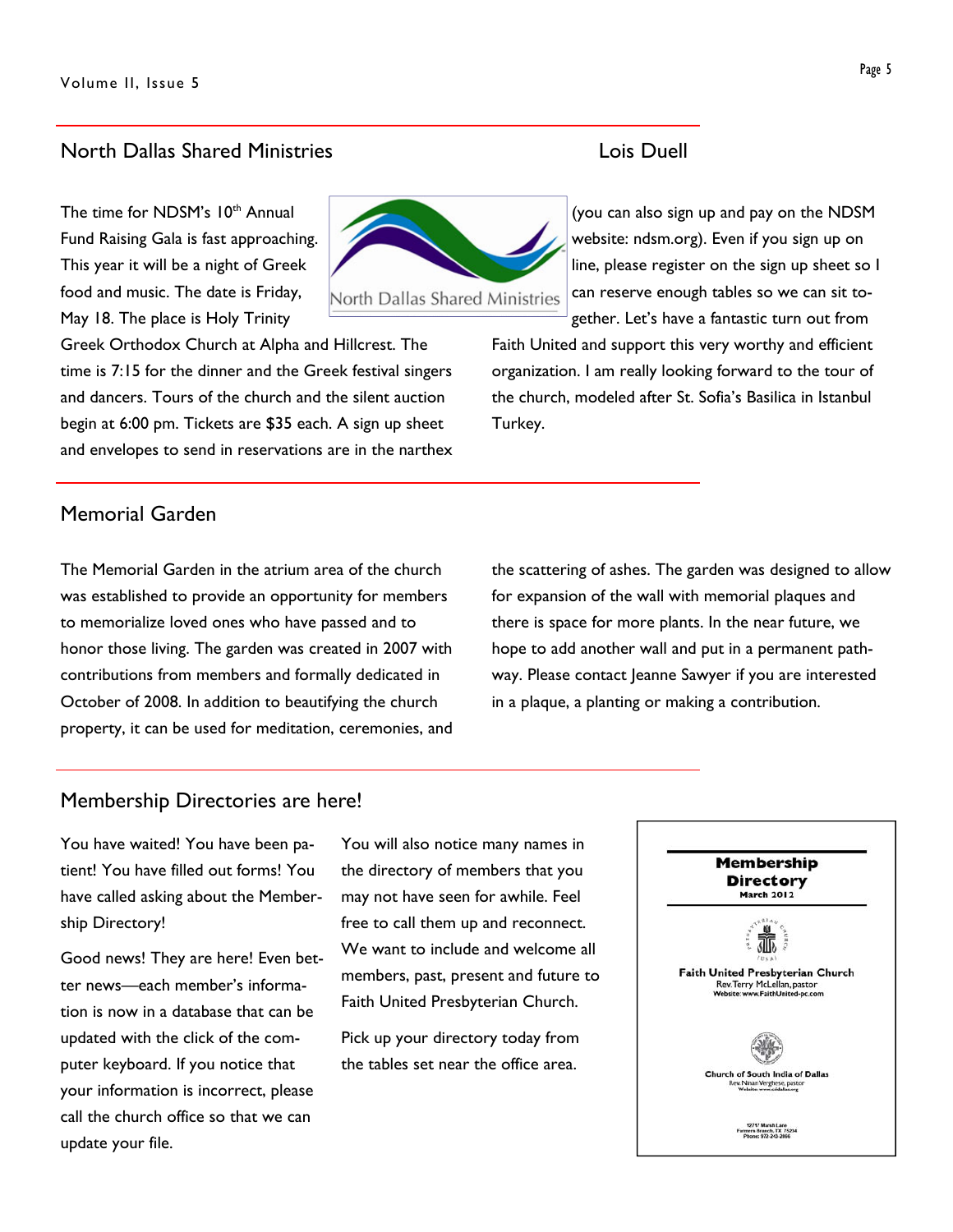## Page 6 Words of Faith

## Happy Birthday!

### **May 1**

Nathan Miller

Cleo Sherrard

### **May 2**

- Anne Kirchmeyer
- Mary Marxer

### **May 3**

Charlie Cole

### **May 4**

- Gerry Horrington
- George Mills

### **May 5**

Allen Joiner

| May 6  |                       |  |  |  |  |  |
|--------|-----------------------|--|--|--|--|--|
|        | ※ Jan Cole            |  |  |  |  |  |
|        | * Laura Dawn Lettieri |  |  |  |  |  |
| May 8  |                       |  |  |  |  |  |
|        | ※ Peggy Wesch         |  |  |  |  |  |
| May 9  |                       |  |  |  |  |  |
|        | ※ Bobbie Jones        |  |  |  |  |  |
| May II |                       |  |  |  |  |  |
|        | * Fiona Coughenour    |  |  |  |  |  |

**May 12** 

**May 6** 

 $\mathbf{N}$ 

**May 9** 

 $\mathbf{N}$ 

- Susan Sedberry
- Martha Worrell

**May 15**  Joan Nelson **May 16**  Linnie Hinkle **May 17**  Cathy Marxer **May 28** 

## Jo Ann McKnight

- **May 30**  Steve Nelson
- Bill Trombley



*Give ear, O Lord, to my prayer; listen to my cry of supplication. In the day of my trouble I call on you, for you will answer me.*  Psalm 86:6-7

## Prayer Concerns

### **Prayers for:**

- ♥ Jan Duell Gaby
- 
- ♥ Eberhard & Kähte Kashuge
- ♥ Shirley Kretchmar
- ♥ Jeanne Moynagh
- ♥ Myra & Fred Nichols
- ♥ Thomas Sullivan
- The congregation of FUPC as we discover what God has planned for us.

### **Rehab/At Home:**

- ♥ Phil & Marilyn Beaubien
- ♥ Grethel Creech
- David Daly
- ♥ Harvey & Marian Garoutte
- ♥ Ruth Innes
- ♥ J.R. Jones
- ♥ Ken Quevreaux
- ♥ Don Speigel
- ♥ Mary Steinmetz
- Bennie Tillack
- Hugh McWhorter
- Martha Watson

### **Service Personnel:**

- ♥ SGT Kevin B. Cuiksa
- **CPT Brian Gaddis**
- **LT Ben Garoutte**
- Sr A Jaron Garoutte
- ♥ SPC Chad Manis
- ♥ CPT Joshua Montero
- ♥ LT COL Thomas Pentecost
- **SFC Adam Reno**
- ♥ Ronnie Rogers
- ♥ USAF 1st LT Andre Silva
- ♥ LCPL James C. Spencer
- SPC David Wheat
- Marshall Dobbs
- ♥ David Crossley
- **Robert Hall**
- ♥ Andrew Moore
- WO<sub>2</sub> Chris West
- Logan Burkham

- 
- ♥ Connie Harvey
- 
- 
- 
- 
- 
-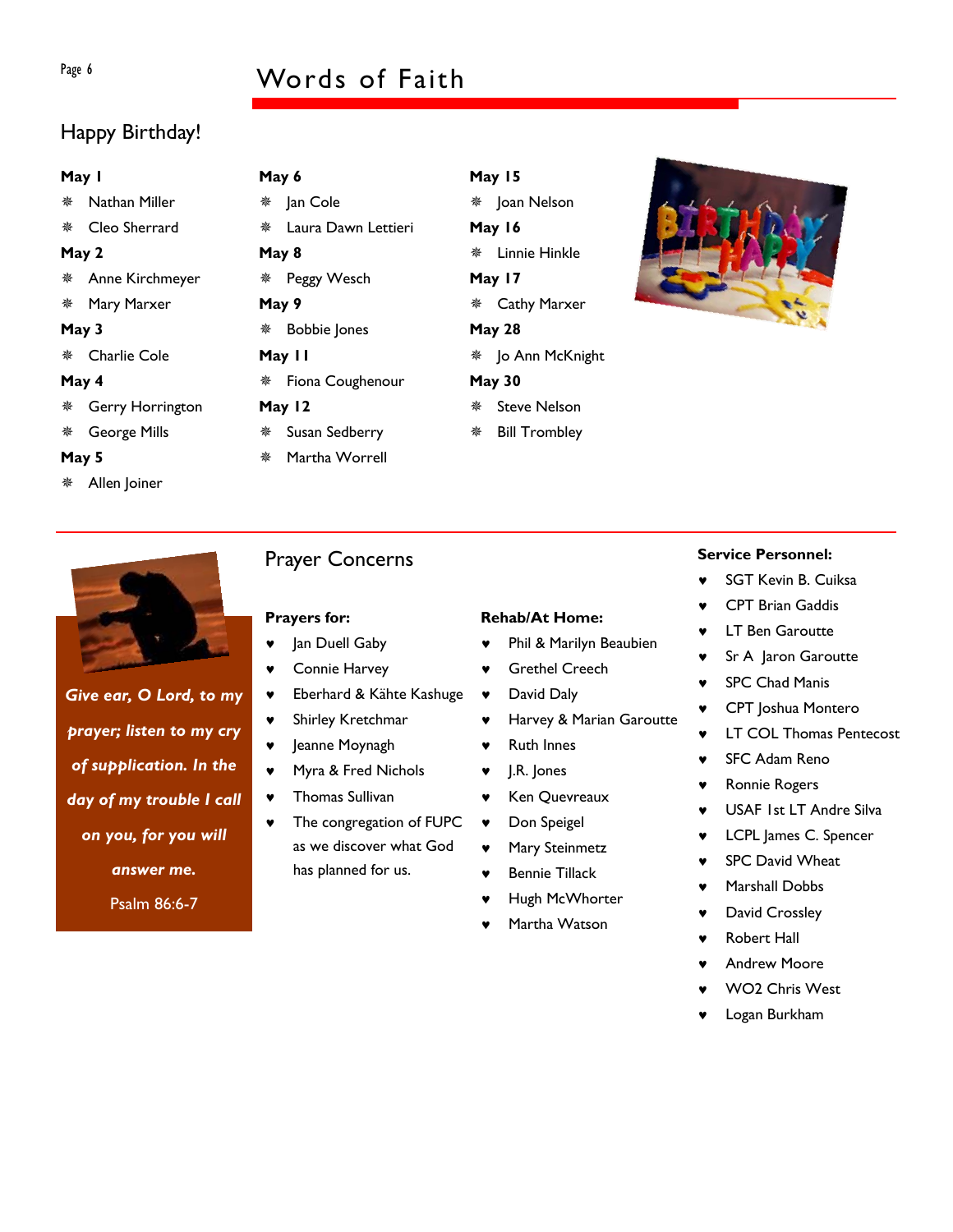# May 2012

| Sun                                                                                                                                                                                                                                                         | Mon                                                                                                      | <b>Tue</b>                                                                                  | Wed                               | Thu                                                                                     | Fri            | <b>Sat</b>                                                                                                |  |
|-------------------------------------------------------------------------------------------------------------------------------------------------------------------------------------------------------------------------------------------------------------|----------------------------------------------------------------------------------------------------------|---------------------------------------------------------------------------------------------|-----------------------------------|-----------------------------------------------------------------------------------------|----------------|-----------------------------------------------------------------------------------------------------------|--|
| Calendar Legend<br>G-21=Community Youth Group<br>GA=Gamblers Anonymous<br>ABA=Anorexic & Bulimics Anonymous<br>OA=Overeaters Anonymous<br>LTCDS = Little Treasures School<br>PWCT=Presbyterian Women Coordinating Team<br>CSID=Church of South India Dallas |                                                                                                          | 1:00 Starboard Stitchers<br>7:00 GA-Choir Room<br>7:00 OA-Fellowship Rm<br>7:00 PWCT        | $\overline{2}$<br>7:00 FUPC Choir | 3<br>5:00 G-21-Sanctuary<br>6:30 GA-Choir Room<br>7:30 ABA Group-Rm 4                   | $\overline{4}$ | 5<br>11:00 GA-Double Classroom<br>11:00 OA-Rm 4<br>2:30 CSID Choir-Sanctuary                              |  |
| 6<br>9:00 CSID Worship<br>9:00 FUPC Prayer Time<br>9:30 FUPC Sunday School<br>10:30 O & E Committee                                                                                                                                                         | 7<br>9:00 Ed's Helpers<br>6:00 Shelter                                                                   | 8<br>10:30 PW Circle<br>6:30 PW B-Day dinner<br>7:00 GA-Choir Room<br>7:00 OA-Fellowship Rm | 9<br>7:00 FUPC Choir              | 10<br>9:30 PW Circle<br>5:00 G-21-Sanctuary<br>6:30 GA-Choir Room<br>7:30 ABA Group-Rm4 | $\mathbf{1}$   | 12<br>11:00 GA-Double Classroom<br>11:00 OA-Fellowship Rm<br>2:30 CSID Choir-Sanctuary                    |  |
| 11:00 CSID Sunday School<br>11:00 FUPC Worship<br>11:00 Good Shepherd<br>12:30 FUPC Reception<br>5:00 POH                                                                                                                                                   |                                                                                                          |                                                                                             |                                   |                                                                                         |                |                                                                                                           |  |
| 3<br>9:00 CSID Worship<br>9:00 FUPC Prayer Time<br>9:30 FUPC Sunday School<br>10:15 FUPC Session<br>11:00 CSID Sunday School<br>11:00 FUPC Worship<br>11:00 Good Shepherd                                                                                   | 4<br>9:00 Ed's Helpers                                                                                   | 15<br>7:00 GA-Choir Room<br>7:00 OA-Fellowship Rm                                           | 16<br>7:00 FUPC Choir             | 17<br>5:00 G-21-Sanctuary<br>6:30 GA-Choir Room<br>7:00 PW Circle<br>7:30 ABA Group-Rm4 | 8              | 9<br>8:00 CSID Yard Sale<br>11:00 GA-Double Classroom<br>11:00 OA-Choir Room<br>2:30 CSID Choir-Sanctuary |  |
| 20<br>9:00 CSID Worship<br>9:00 FUPC Prayer Time<br>9:30 FUPC Sunday School<br>11:00 CSID Sunday School<br>11:00 FUPC Worship<br>11:00 Good Shepherd<br>12:30 FUPC Session<br>5:00 POH                                                                      | 21<br>9:00 Ed's Helpers<br>6:15 LTCDS Staff<br>7:00 Vocal Majority<br>Board Mtg.                         | 22<br>7:00 GA-Choir Room<br>7:00 OA-Fellowship Rm                                           | 23<br>7:00 FUPC Choir             | 24<br>5:00 G-21-Sanctuary<br>6:30 GA-Choir Room<br>7:30 ABA Group-Rm4                   | 25             | 26<br>11:00 GA-Double Classroom<br>11:00 OA-Fellowship Rm<br>2:30 CSID Choir-Sanctuary                    |  |
| 27<br>9:00 CSID Worship<br>9:00 FUPC Prayer Time<br>9:30 FUPC Sunday School<br>11:00 CSID Sunday School<br>11:00 FUPC Worship<br>11:00 Good Shepherd<br>5:00 CSID Fellowship Hall<br>5:00 POH                                                               | 28<br>Memorial Day<br>Observed<br>Offices closed<br>9:00 Ed's Helpers                                    | 29<br>7:00 GA-Choir Room<br>7:00 OA Fellowship Rm                                           | 30<br>7:00 FUPC Choir             | 31<br>5:00 G-21-Sanctuary<br>6:30 GA-Choir Room<br>7:30 ABA Group-Rm 4                  |                | 2<br>11:00 GA-Double Classroom<br>11:00 OA-Fellowship Rm<br>2:30 CSID Choir-Sanctuary                     |  |
| 3<br>9:00 CSID Worship<br>9:00 FUPC Prayer Time<br>9:30 FUPC Sunday School<br>11:00 CSID Sunday School                                                                                                                                                      | 4<br>9:00 Ed's Helpers<br>6:00 Shelter                                                                   | 5<br>1:00 Starboard Stitchers<br>7:00 GA-Choir Room<br>7:00 OA-Fellowship Rm                | 6<br>7:00 FUPC Choir              | 7<br>5:00 G-21-Sanctuary<br>6:30 GA-Choir Room<br>7:30 ABA Group-Rm 4                   | 8              | 9<br>11:00 GA-Double Classroom<br>11:00 OA-Fellowship Rm<br>2:30 CSID Choir-Sanctuary                     |  |
| 11:00 FUPC Worship<br>11:00 Good Shepherd<br>5:00 POH                                                                                                                                                                                                       | Please contact the church office with meetings, classes or events for the calendar to prevent conflicts. |                                                                                             |                                   |                                                                                         |                |                                                                                                           |  |